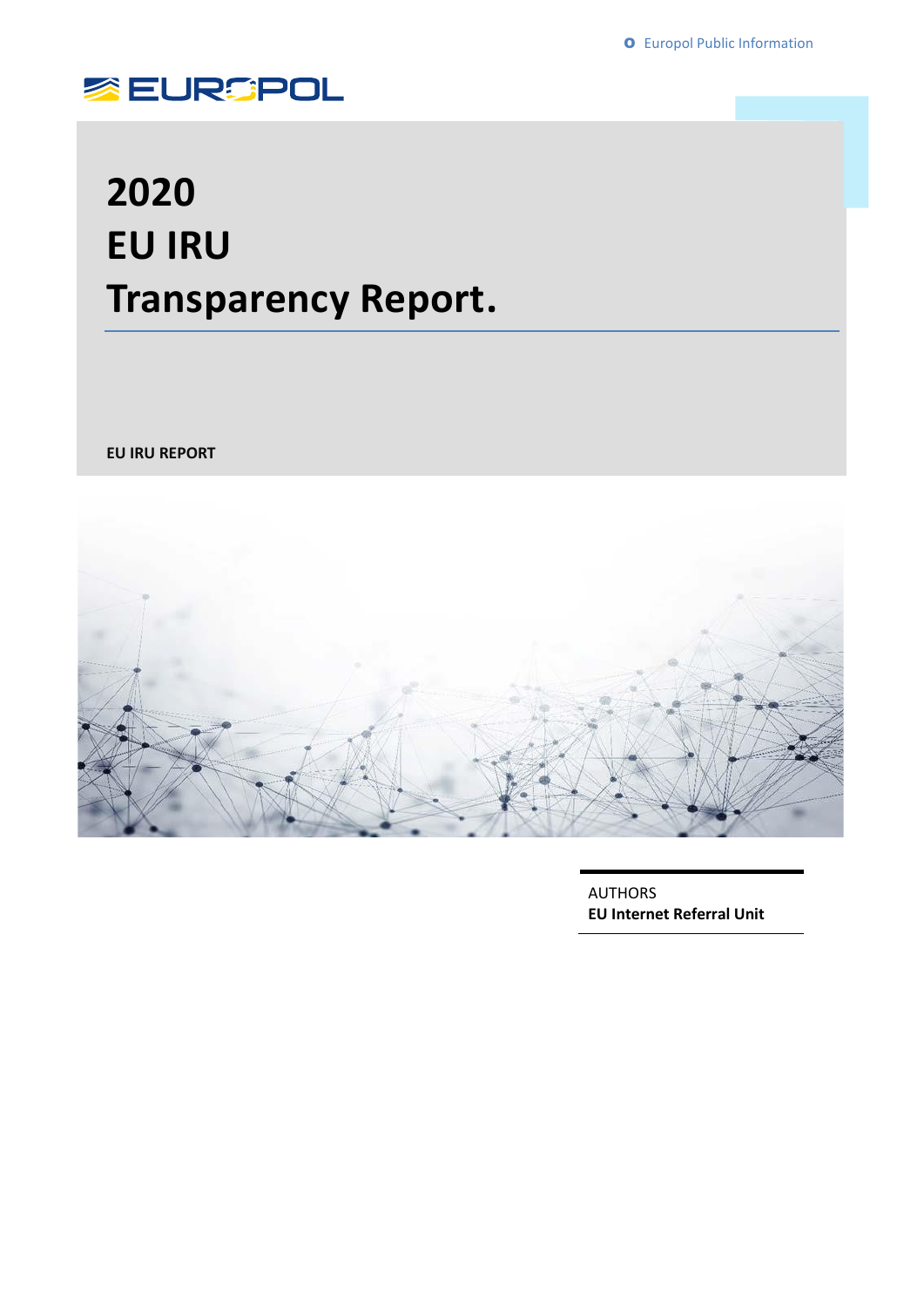|             | Catalogue number QL-AR-21-001-EN-N |
|-------------|------------------------------------|
| <b>ISBN</b> | 978-92-95220-34-8                  |
| <b>ISSN</b> | 2600-4747                          |
| DOI         | 10.2813/14039                      |

© European Union Agency for Law Enforcement Cooperation, 2021.

Reproduction is authorised provided the source is acknowledged.

For any use or reproduction of photos or other material that is not under the copyright of the European Union Agency for Law Enforcement Cooperation, permission must be sought directly from the copyright holders.

Cite this publication: Europol (2021), 2020 EU IRU Transparency Report, Publications Office of the European Union, Luxembourg.

This publication and more information on Europol are available on the Internet.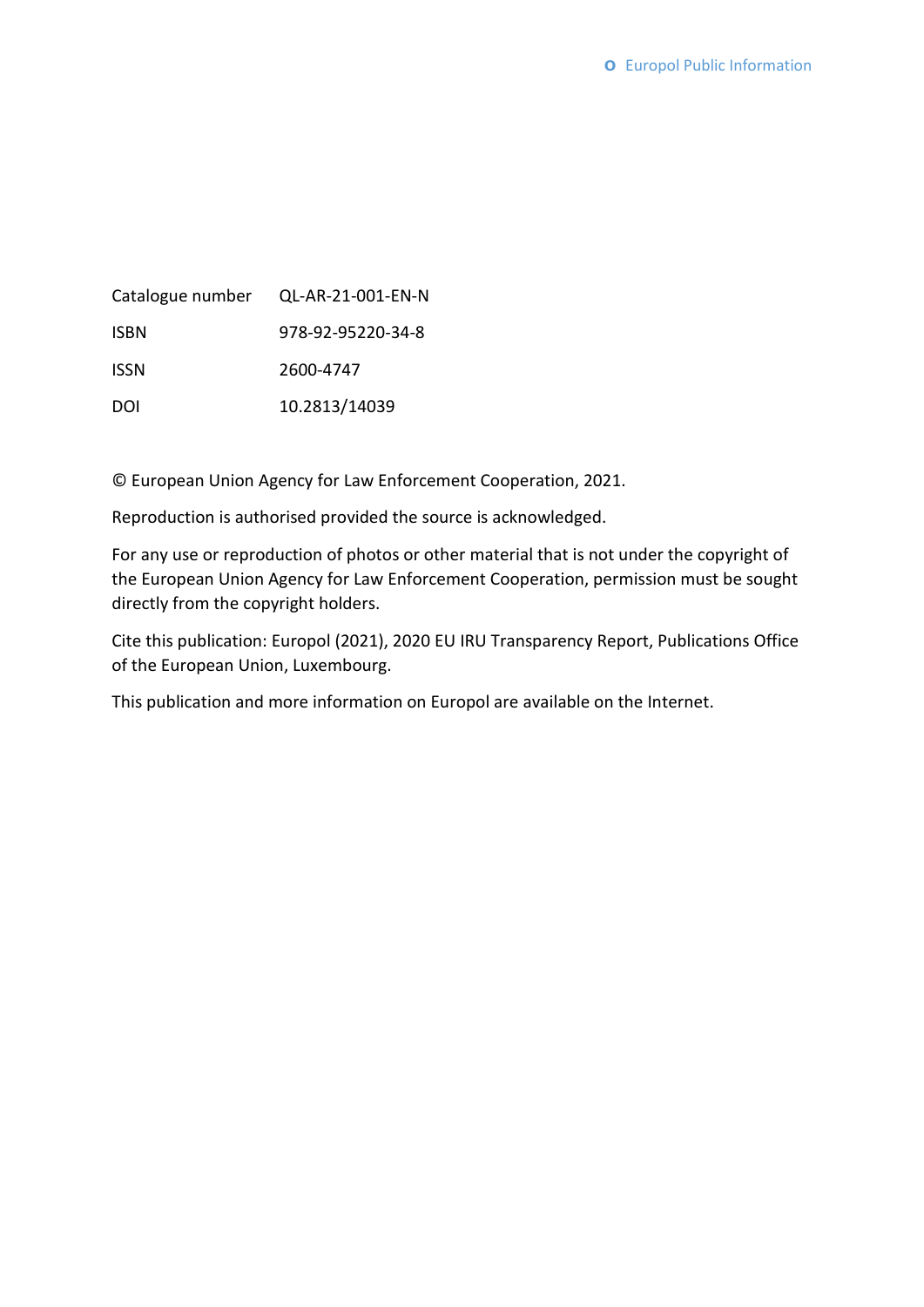

### Table of Contents

| 3. |  |
|----|--|
|    |  |
| 4. |  |
|    |  |
|    |  |
| 5. |  |
| 6. |  |
| 7. |  |
| 8. |  |
|    |  |
|    |  |
|    |  |
|    |  |
|    |  |
|    |  |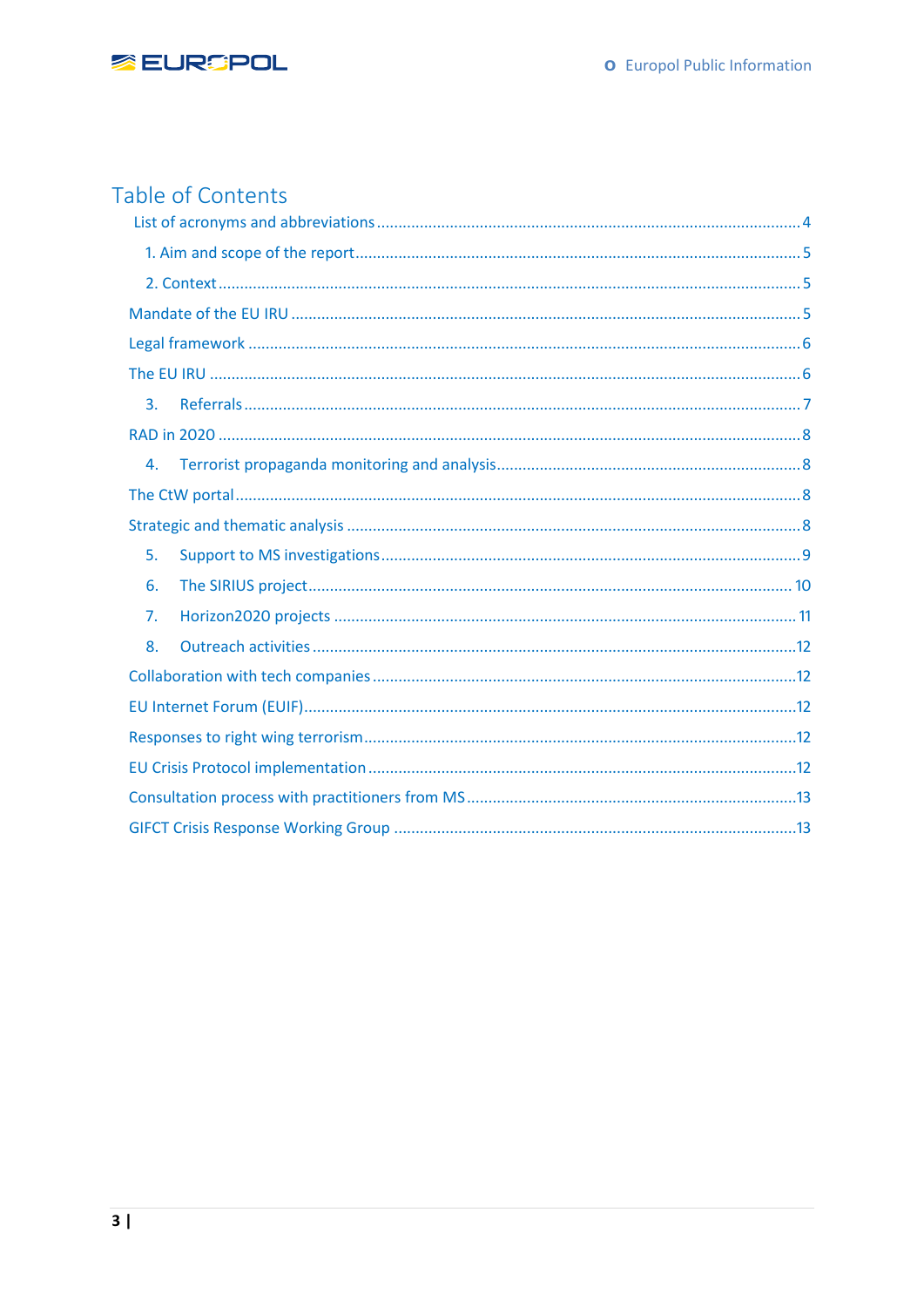

### <span id="page-3-0"></span>List of acronyms and abbreviations

| <b>CBRN</b>  | Chemical, Biological, Radiological, Nuclear |
|--------------|---------------------------------------------|
| CRWG         | Crisis Response Working Group               |
| CT           | Counter-Terrorism                           |
| CtW          | Check-the-Web                               |
| <b>ECTC</b>  | European Counter Terrorism Centre           |
| <b>EMSC</b>  | <b>European Migrant Smuggling Centre</b>    |
| ER           | <b>Europol Regulation</b>                   |
| EU           | <b>European Union</b>                       |
| <b>EUCP</b>  | <b>EU Crisis Protocol</b>                   |
| <b>EUIF</b>  | <b>EU Internet Forum</b>                    |
| EU IRU       | European Union Internet Referral Unit       |
| <b>GIFCT</b> | Global Internet Forum on Counter Terrorism  |
| <b>IRMa</b>  | Internet Referral Management application    |
| IRU          | <b>Internet Referral Unit</b>               |
| LEA          | Law Enforcement Agencies                    |
| <b>MS</b>    | <b>Member States</b>                        |
| <b>OSP</b>   | Online Service Providers <sup>1</sup>       |
| <b>RAD</b>   | <b>Referral Action Days</b>                 |
| <b>RW</b>    | <b>Right Wing</b>                           |
| SWG          | Sub-Working Group                           |
| <b>TP</b>    | <b>Third Parties</b>                        |
| TTX          | <b>Tabletop Exercise</b>                    |

 $\overline{a}$ 

<span id="page-3-1"></span><sup>&</sup>lt;sup>1</sup> The working definition of 'Online Service Providers' (OSP) used in this report is any company providing online services to EU citizens.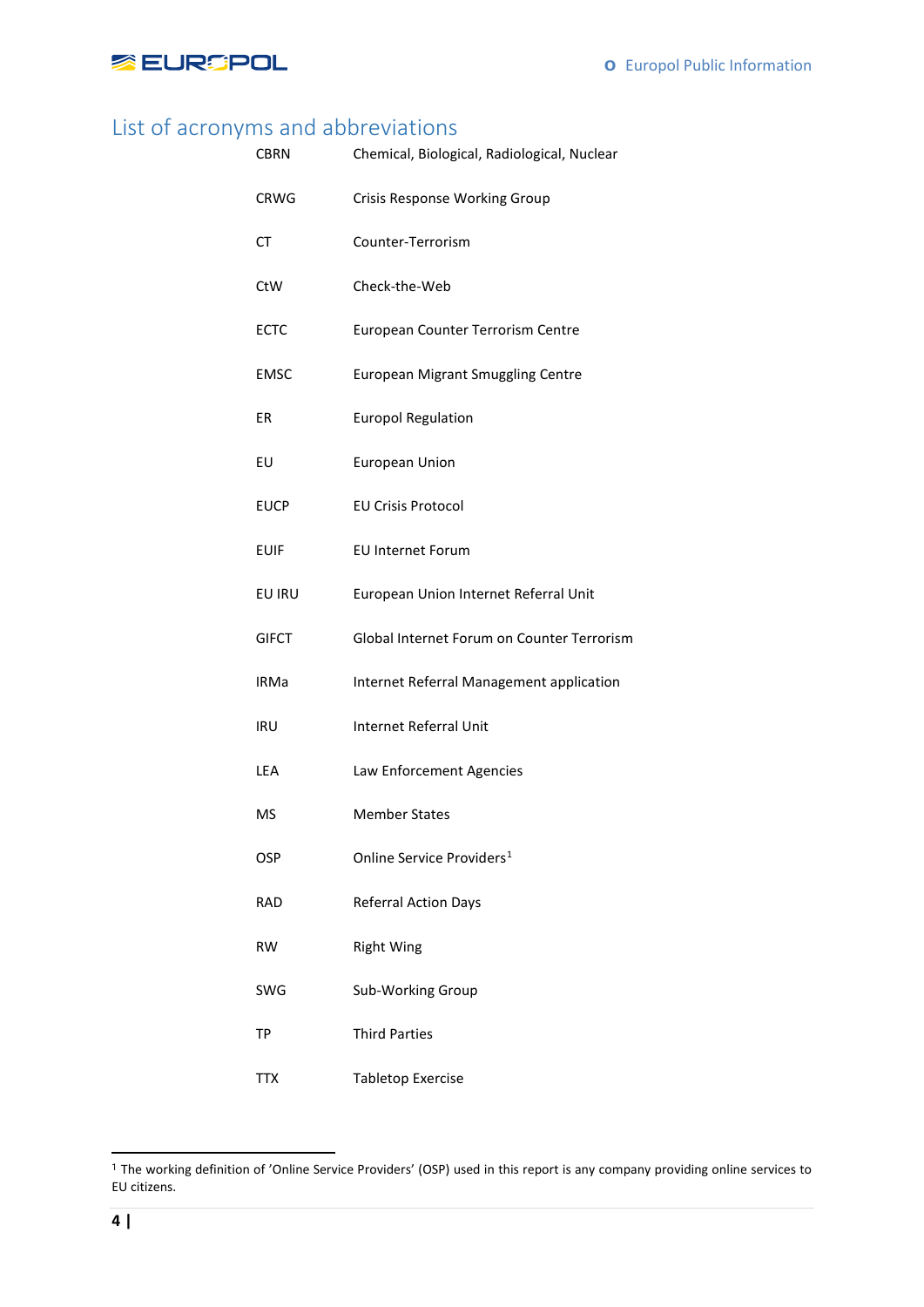

# <span id="page-4-0"></span>1. Aim and scope of the report

This is the fourth edition of the European Union Internet Referral Unit (EU IRU) Transparency Report. The overall objective of this annual exercise is to offer a clear picture of the EU IRU, by providing visibility into its mandate, its legal framework and into how it enforces its policies.

The present report intends to give an account of the EU IRU's major activities in 2020. More specifically, the two pillars on which its work is based fall under the scope of this report:

- 1. Prevention activities, which aim to reduce public accessibility to online propaganda produced by terrorist organisations; and
- 2. Investigative support, delivered by the EU IRU upon request of EU Member States (MS).

## <span id="page-4-1"></span>2. Context

#### <span id="page-4-2"></span>**Mandate of the EU IRU**

In the wake of the series of terrorist attacks that shook Europe in 2015, EU MS decided to implement a coherent and coordinated European prevention approach. On 12 March 2015, Ministers of the Justice and Home Affairs Council of the EU mandated Europol<sup>[2](#page-4-3)</sup> to establish a dedicated unit aimed at reducing the level and impact of Internet content promoting terrorism or violent extremism.

The EU IRU, which is part of Europol's European Counter Terrorism Centre (ECTC), started its operations in July 2015 with a mandate to refer terrorist and violent extremist content to Online Service Providers (OSP) and provide support to MS and Third Parties (TP) in the context of Internet investigations.

In line with Europol's Regulation<sup>[3](#page-4-4)</sup>, the EU IRU's mission is to link the virtual face of terrorism to its physical aspect, by bridging the gap between prevention and investigation capabilities. The EU IRU detects and refers the core disseminators of terrorist propaganda, with the aim of not only restricting public access to terrorist propaganda, but also identifying and facilitating the attribution and prosecution of perpetrators. Its ultimate objective is to reduce the accessibility of terrorist content online by providing a sustained referral capability to MS, and to provide a core Internet-based investigation support capability to respond to the MS' operational needs.

In order to fulfil its mission, the EU IRU works in close collaboration with the two other components of the ECTC: the Counter-Terrorism (CT) Operations Unit and the ECTC Expertise and Stakeholder Management Unit. This collaboration ensures that the mission of the ECTC can be coherently implemented through the provision of high-quality operational support and advanced strategic products, and that the ECTC proactively engages in the CT field both within the EU and beyond.

The special European Council of 23 April 2015 on the migration situation in the Mediterranean Sea, as part of the political direction given to EU agencies, called for Europol and the EU IRU to expand its mandate in order to

<span id="page-4-3"></span>**<sup>.</sup>** <sup>2</sup> Justice and Home Affairs Council, Outcome of The Council Meeting - 3376th Council meeting, 12 and 13 March 2015, <https://www.consilium.europa.eu/en/meetings/jha/2015/03/12-13/>

<span id="page-4-4"></span><sup>3</sup> Regulation (EU) 2016/794 of the European Parliament and of the Council of 11 May 2016, [https://www.europol.europa.eu/publications-documents/regulation-eu-2016/794-of-european-parliament-and-of-council-of-11](https://www.europol.europa.eu/publications-documents/regulation-eu-2016/794-of-european-parliament-and-of-council-of-11-may-2016) [may-2016](https://www.europol.europa.eu/publications-documents/regulation-eu-2016/794-of-european-parliament-and-of-council-of-11-may-2016)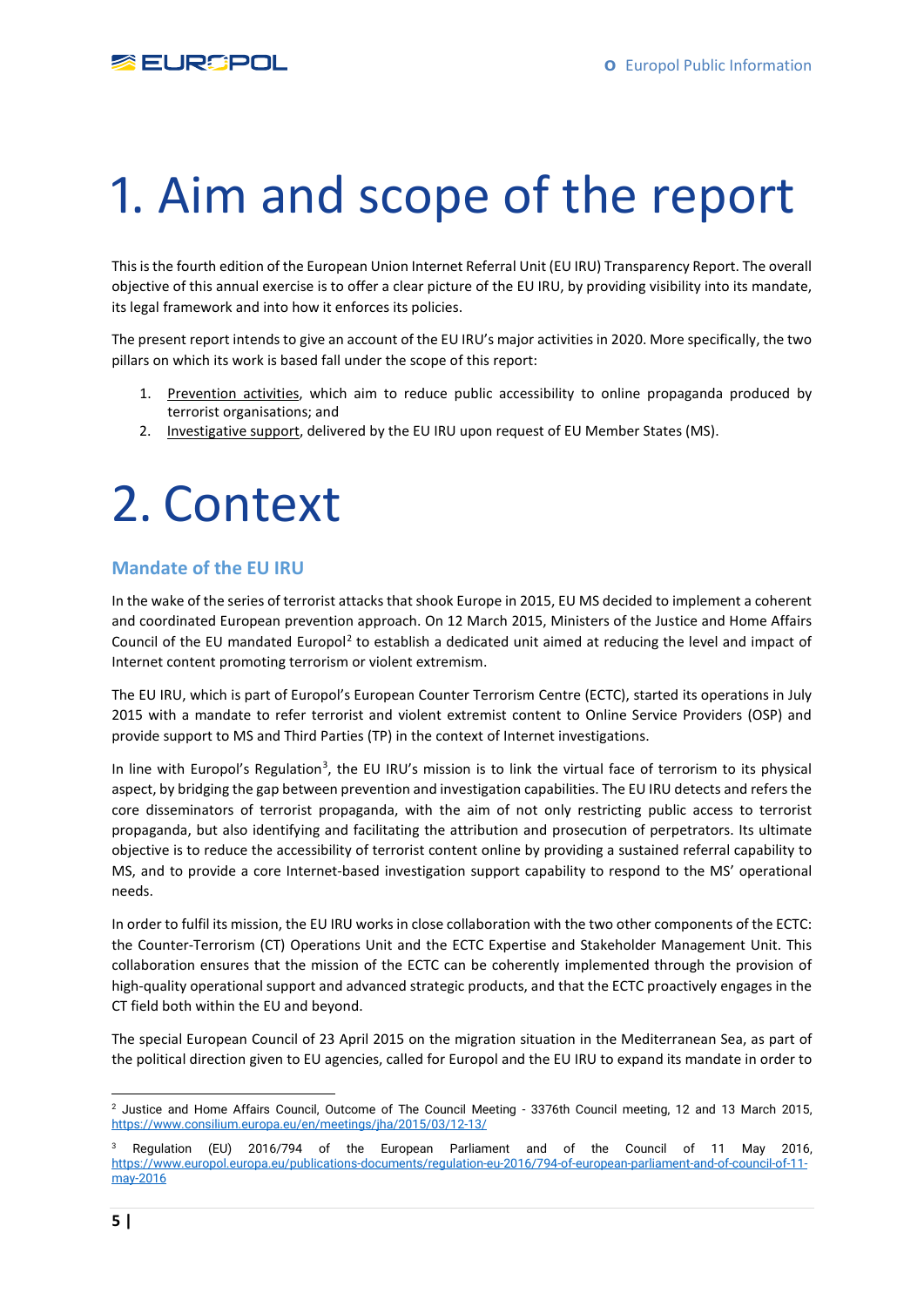

contribute to the disruption of illegal migrant smuggling networks<sup>[4](#page-5-2)</sup>. In this context, the EU IRU also provides support to Europol's European Migrant Smuggling Centre (EMSC), by flagging detected Internet content used by traffickers to offer smuggling services to migrants and refugees.

#### <span id="page-5-0"></span>**Legal framework**

The EU IRU operates under clearly defined rules. Its tasks and activities are carried out in full compliance with the Europol Regulation (ER), as well as the EU legal framework, in particular the Directive (EU) 2017/541 on combating terrorism<sup>[5](#page-5-3)</sup>.

Furthermore, Europol has put in place a comprehensive, robust and tested data protection regime which ensures the highest standards of data protection. This aims at ensuring the protection of personal data processed in Europol's systems. At the same time it serves the needs of operational units in preventing and combating terrorism, organised crime, and other forms of serious crime affecting two or more MS<sup>[6](#page-5-4)</sup>.

#### <span id="page-5-1"></span>**The EU IRU**

The EU IRU capabilities are supported by staff members who have a rich diversity of knowledge and skills, ranging from experts in religiously inspired terrorism, translators, ICT developers and law enforcement experts in CT investigations.



In accordance with its mandate, the EU IRU delivers through the following four teams a variety of services and products:

- Operations and Internet Investigations Support the EU IRU provides support to EU MS's online investigations, through operational support, expert advice, coordination and assistance and the delivery of ad hoc tailored reports.
- Terrorist Propaganda Analysis and Referrals The EU IRU performs the referral and analysis of jihadist propaganda online. It also provides policy advice at EU level, and acts as a hub for knowledge sharing on the topic.
- SIRIUS The SIRIUS team provides products and services to EU Law Enforcement Agencies (LEA) and judiciaries to help them cope with the complexity of accessing electronic evidence from non-EU-based OSP for the purposes of criminal investigations.
- EU IRU Advanced Technical Solutions A team of ICT experts and developers provides horizontal support to the Unit, by performing research on breakthrough technologies and OSINT advanced techniques for LEA as well as carrying out market research on products to be integrated into the EU IRU workflows. It also develops tools for flagging and collecting publicly accessible online terrorist content while implementing technology applications to strengthen the EU IRU capabilities.

<span id="page-5-2"></span> <sup>4</sup> Council of the European Union 2015, Special meeting of the European Council, 23 April 2015 – statement, accessible at https://www.consilium.europa.eu/en/press/press-releases/2015/04/23/special-euco-statement/#

<span id="page-5-3"></span><sup>5</sup> Directive (EU) 2017/541 of the European Parliament and of the Council of 15 March 2017 on combating terrorism and replacing Council Framework Decision 2002/475/JHA and amending Council Decision 2005/671/JHA, [https://eur-lex.europa.eu/legal](https://eur-lex.europa.eu/legal-content/EN/TXT/?uri=CELEX%3A32017L0541)[content/EN/TXT/?uri=CELEX%3A32017L0541](https://eur-lex.europa.eu/legal-content/EN/TXT/?uri=CELEX%3A32017L0541)

<span id="page-5-4"></span><sup>6</sup> For more information: Europol, *Data Protection & Transparency*[, https://www.europol.europa.eu/about-europol/data-protection](https://www.europol.europa.eu/about-europol/data-protection-transparency)[transparency](https://www.europol.europa.eu/about-europol/data-protection-transparency)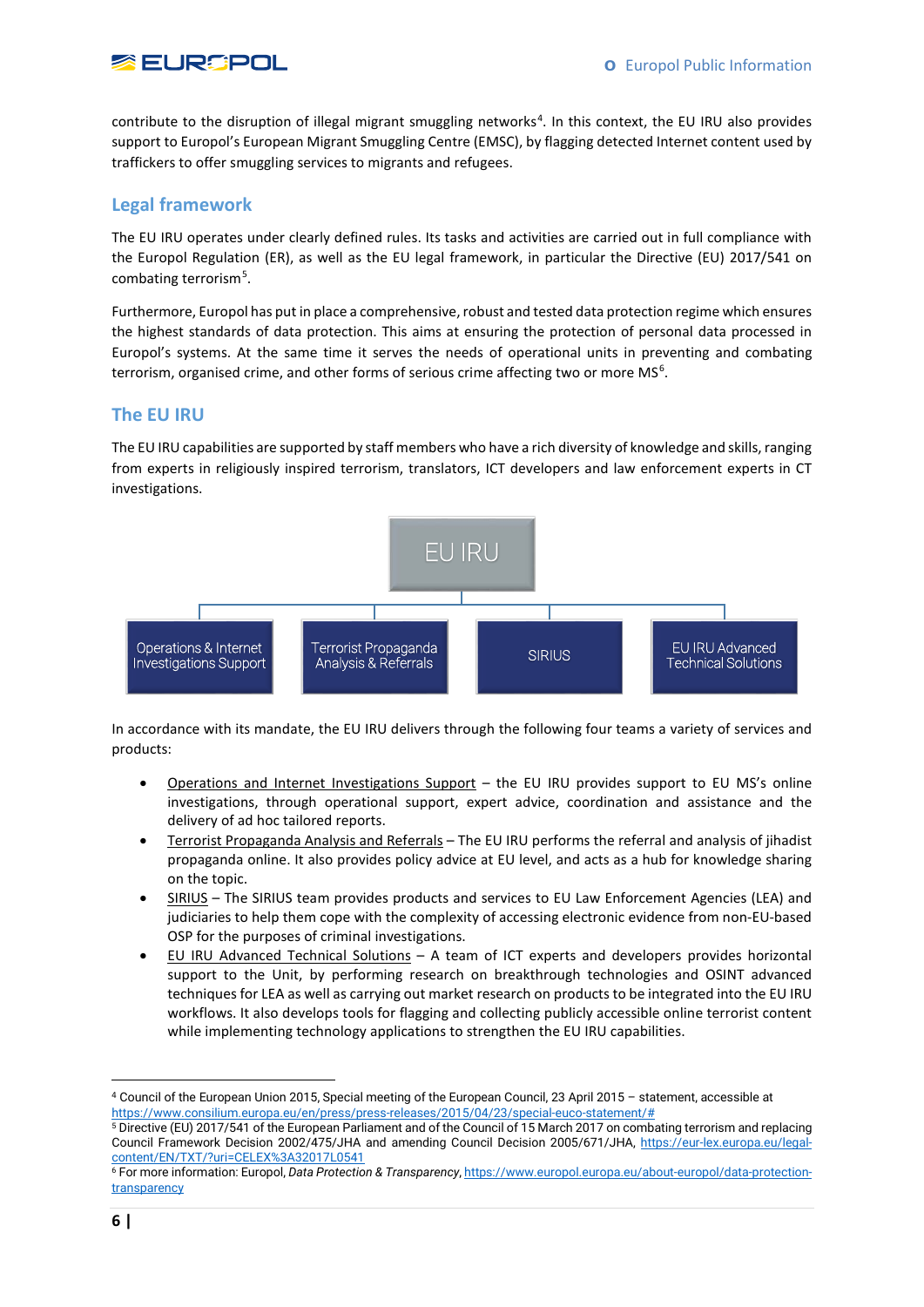

# <span id="page-6-0"></span>3. Referrals

One of the core tasks of the EU IRU is referral by flagging terrorist content online and cooperating with OSP for their voluntary review and possible removal of such content. Referrals are made both following requests received from MS and as a result of open source scanning by the EU IRU. Priority is given to propaganda material linked to a high profile event and relayed by high profile accounts. A further objective of this process is information gathering with a view to better understanding the tactics and modus operandi of the major online propagandists, and providing strategic and technical analysis to EU MS and TP.

Prior to the OSP voluntary consideration of the compatibility of content with their terms and conditions, the EU IRU performs a manual evaluation to assess the contents' eligibility for referral. The Europol Regulation (ER) provides the mandate for referring Internet content. Annex I of the ER lists the forms of crimes which are facilitated, promoted or committed e.g. terrorism, migrant smuggling and trafficking in human beings. The EU IRU relies upon EU legislation, such as the EU Directive on combating terrorism, to define offences that fall within the forms of crimes for which Europol is mandated.

In the framework of the Analysis Project Check-the-Web (AP CtW) and based on threat assessments, the EU IRU has a proactive focus on three priority groups: Islamic State, al-Qaeda and Hayat Tahrir al-Sham, including their affiliates and individual supporters. The envisaged amendment of AP CtW (end of 2021) widens the scope to terrorism and violent extremism in general, irrespective of its motivation. The amendment of AP CtW will also entail a review of the proactive focus of the unit. As a standard, this is based on threat assessments.



In 2020, in terms of referral activities, the EU IRU produced the following figures: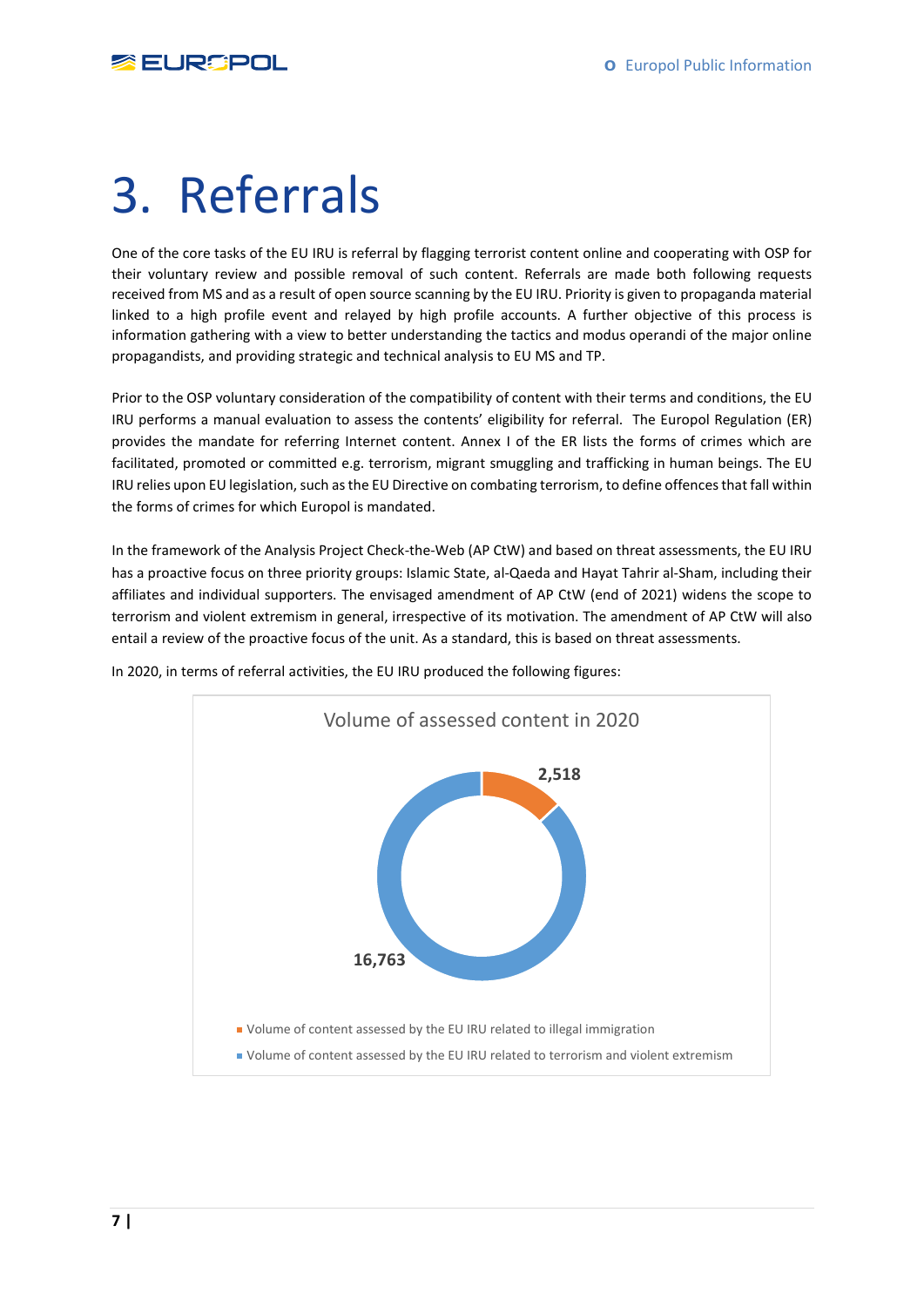

#### <span id="page-7-0"></span>**RAD in 2020**

Europol is mandated to coordinate, organise and implement investigative and operational actions to support and strengthen actions by the competent authorities of the MS.

On a regular basis, the EU IRU organises and coordinates Referral Action Days (RAD) together with the competent authorities of the MS, both on Europol premises and remotely. RAD facilitate direct cooperation with law enforcement representatives in EU MS.

RAD can have different forms. Thematic RAD target illegal terrorist online content in specific areas such as CBRN and instructional material (i.e. manuals, tutorials etc.) Platform-specific RAD inform affected OSP of the ways in which their services are being abused by terrorists and/or violent extremists, and by which means.

These RAD allow for the swift exchange of best practices between the EU IRU, national IRUs in MS and OSP with the aim of enhancing the referral process and improving critical elements such as feedback and response time.

In 2020, the EU IRU organised and coordinated a total of 3 RAD with EU MS and TP. One had a focus on instructional terrorist material online, one was platform-specific and one had a focus on jihadist content in Western Balkan languages<sup>[7](#page-7-4)</sup>.

# <span id="page-7-1"></span>4. Terrorist propaganda monitoring and analysis

#### <span id="page-7-2"></span>**The CtW portal**

The EU IRU manages the Check-the-Web (CtW) portal to build upon its historical knowledge and expertise. Accessible only to law enforcement, the CtW portal is an electronic reference library of jihadist terrorist online propaganda. It contains structured information on original statements, publications, videos and audios produced by jihadi terrorist groups and their supporters.

The CtW portal is an operational tool to support EU MS not only for the purposes of identifying new content, groups or media outlets but also new trends and patterns in terrorist propaganda, as well as operational leads for attributing crimes to perpetrators. Its goal is to improve the EU Intelligence picture on modus operandi of online terrorist propagandists and online CT challenges in EU MS and beyond.

#### <span id="page-7-3"></span>**Strategic and thematic analysis**

The team is in a unique position to perform analysis on data from a variety of sources, including the CtW portal, referral activities and EU MS contributions. The strategic analysis performed within the EU IRU looks at emerging trends in the field of online jihadi terrorist content from different angles, such as its dominant themes and narratives, regional focus, dissemination patterns and the use of new technologies.

In 2019, the EU IRU produced a total of 13 strategic and thematic reports, describing trends and patterns in terrorist or violent extremist propaganda, including key changes in the abuse of technology for propaganda dissemination. The report 'Online jihadist propaganda: 2019 in review' – in its third edition - was published on Europol's website<sup>[8](#page-7-5)</sup> and outlined the major trends and developments in the propaganda of the most prominent

<span id="page-7-4"></span>**<sup>.</sup>** <sup>7</sup> Europol, *Europol Coordinates Referral Action Day to Combat Manuals and Tutorials on Improvised Explosive Devices Including CBRN*, December 5, 2019, [https://www.europol.europa.eu/newsroom/news/europol-coordinates-referral-action-day-to-combat](https://www.europol.europa.eu/newsroom/news/europol-coordinates-referral-action-day-to-combat-manuals-and-tutorials-improvised-explosive-devices-including-cbrn)[manuals-and-tutorials-improvised-explosive-devices-including-cbrn](https://www.europol.europa.eu/newsroom/news/europol-coordinates-referral-action-day-to-combat-manuals-and-tutorials-improvised-explosive-devices-including-cbrn)

<span id="page-7-5"></span><sup>8</sup> EU IRU, *Online jihadist propaganda: 2019 in review*, July 28, 2020, [https://www.europol.europa.eu/newsroom/news/online](https://www.europol.europa.eu/newsroom/news/online-jihadist-propaganda-2019-in-review)[jihadist-propaganda-2019-in-review](https://www.europol.europa.eu/newsroom/news/online-jihadist-propaganda-2019-in-review)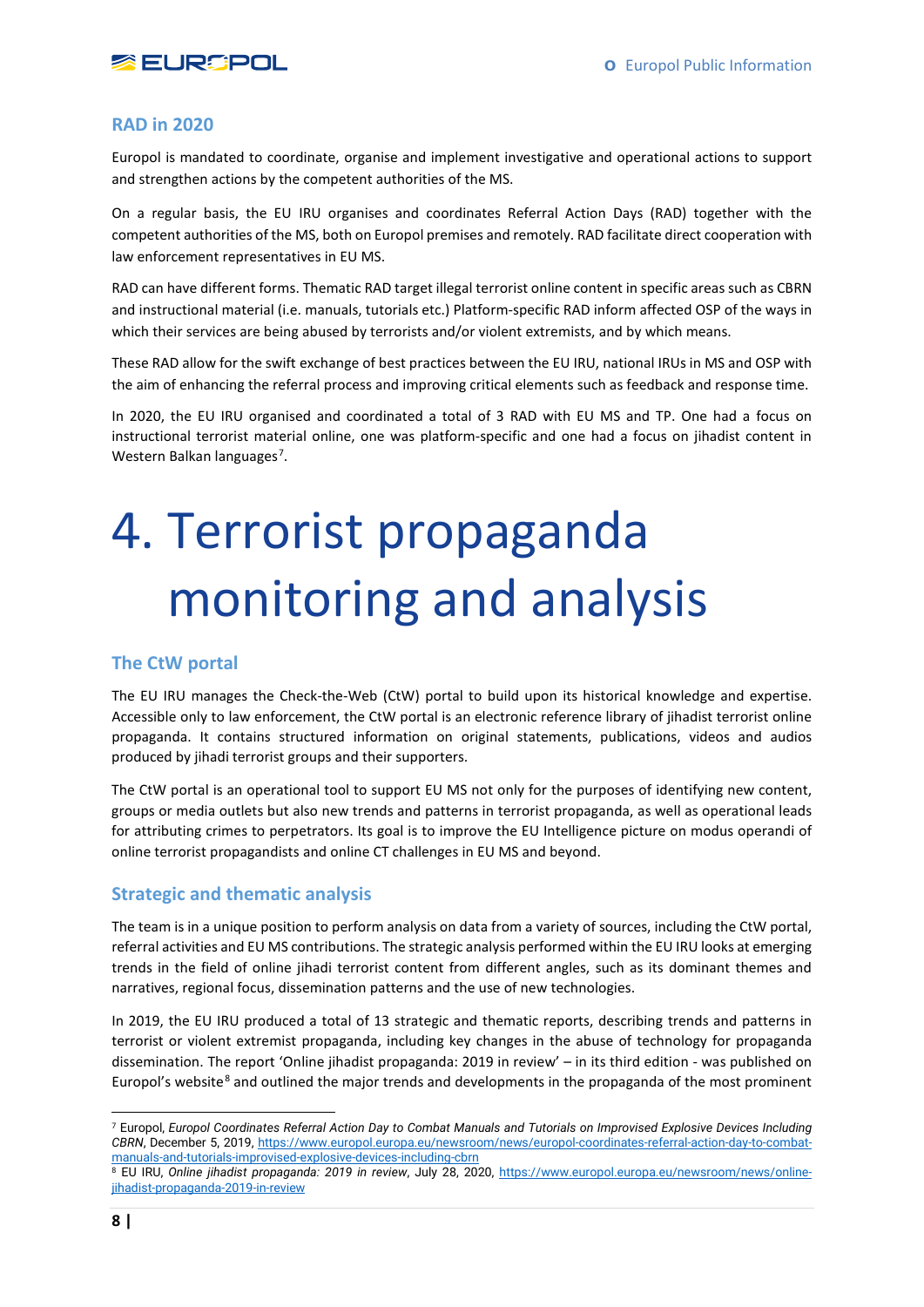

Sunni jihadist organisations – the Islamic State and al-Qaeda – as well as their affiliates and offshoots. In particular, the review aimed to analyse how these organisations have responded to shifting political realities and attempted to overcome setbacks.

Furthermore, the EU IRU produces and shares the 'Weekly Message' with EU MS, a weekly analysis of jihadist propaganda and new dissemination techniques that has the primary objective of keeping EU MS abreast of the latest trends on the topic.

# <span id="page-8-0"></span>5. Support to MS investigations

The EU IRU has developed its own methodology and toolset to support EU MS in online investigations, both in the immediate aftermath of a terrorist attack and in the framework of structured and consolidated CT operations. Upon the request of EU MS, the EU IRU supports competent authorities by providing operational support through criminal, technical and forensic analysis and, when appropriate, on-the-spot deployments. The EU IRU delivers fast and actionable analytical support and in-depth operational support on the basis of real time social media analysis.

In 2020 the EU IRU supported 156 EU MS operations, including horizontal support provided to other areas, and delivered the following products and services:

| <b>2020 Operational Support</b>   |     |  |
|-----------------------------------|-----|--|
| <b>Intelligence notifications</b> | 1   |  |
| <b>Cross-match Reports</b>        | 2   |  |
| <b>Intelligence Packages</b>      | 305 |  |
| <b>Provision of Expertise</b>     | 97  |  |
| <b>Other Reports</b>              | 4   |  |
| ΤΟΤΑL                             |     |  |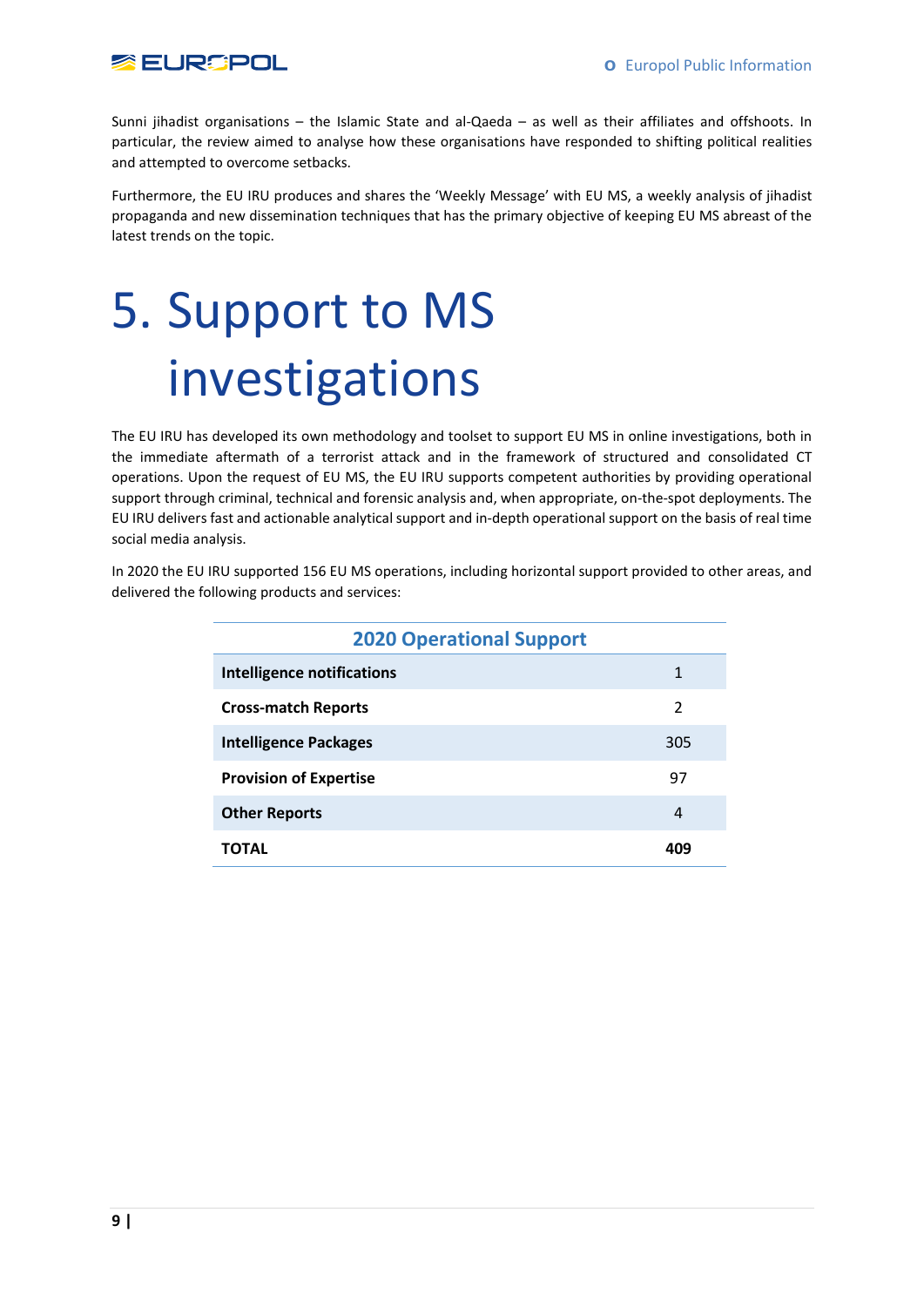

# <span id="page-9-0"></span>6. The SIRIUS project



SIRIUS is a central reference point in the EU for knowledge sharing on cross-border access to electronic evidence. More than half of all criminal investigations today include a cross-border request to access electronic evidence (such as data from messaging or email services, or social media) and the SIRIUS project aims to help investigators cope with the complexity and volume of information in a rapidly changing online environment.

The SIRIUS project was launched in 2017 by Europol, and in 2018 it received funding from the European Commission within the framework of the Partnership Instrument of the EU. Since then, the Project has been run as an EU-funded project in compliance with a Grant Agreement (2018-2021). From 2022, the Project will enter into its second phase and will be funded by a grant received under a new Contribution Agreement.

By the end of 2020, SIRIUS had a significantly enlarged community of law enforcement and judicial authorities interested in learning more about lawful procedures in order to gain access to e-evidence stored by OSP that are based outside the EU.

It provides products and services to a community of more than 5,000 users, ranging from knowledge products (e.g. explaining the type of data that can be requested from OSP and which types could be useful for the investigation or prosecution of crimes) to tools facilitating digital investigations, to training courses, both face-to-

face and online. SIRIUS also created interactive ways of learning processes and procedures for gaining access to electronic evidence, such as the SIRIUS game.

The main project achievements of 2020 include:

- Signature of the Contribution Agreement for SIRIUS phase 2<sup>[9](#page-9-1)</sup>: the signature of the Contribution Agreement (CA) between Europol and the European Commission introduced the second phase of the project, which will have a duration of 42 months. Moreover, with the new grant Eurojust became a full co-beneficiary entity within the project. The CA entered into force on 1 January 2021 and will end on 30 June 2024. The overall budget for the Action is nearly €3.5 million. The second phase of the project aims, among other objectives, to expand its geographical focus to include third countries based on the interest of Law Enforcement and judicial authorities.
- $\Box$  The second edition of the EU Digital Evidence Situation Report<sup>[10](#page-9-2)</sup>. The objective of this report is to draw a picture of the status of access of EU MS to electronic evidence held by foreign-based OSP. The second report was drafted in 2020, looking at data related to 2019.
- $\Box$  SIRIUS game: In partnership with CENTRIC, the SIRIUS team created a browser-based game to offer an immersive learning experience to the SIRIUS community. The purpose of this project was to use gamification to teach the following:
	- Main steps of online investigations;

 $\overline{a}$ 

<span id="page-9-1"></span><sup>&</sup>lt;sup>9</sup> Europol and Eurojust sign new Contribution Agreement expanding cooperation on the SIRIUS project, [https://www.europol.europa.eu/newsroom/news/europol-and-eurojust-sign-new-contribution-agreement-expanding](https://www.europol.europa.eu/newsroom/news/europol-and-eurojust-sign-new-contribution-agreement-expanding-cooperation-sirius-project)[cooperation-sirius-project](https://www.europol.europa.eu/newsroom/news/europol-and-eurojust-sign-new-contribution-agreement-expanding-cooperation-sirius-project)

<span id="page-9-2"></span><sup>10</sup> EU IRU, *Sirius: European Union Digital Evidence Situation Report 2020,* December 1, 2020, [https://www.europol.europa.eu/publications-documents/sirius-eu-digital-evidence-situation-report-2nd](https://www.europol.europa.eu/publications-documents/sirius-eu-digital-evidence-situation-report-2nd-annual-report)[annual-report](https://www.europol.europa.eu/publications-documents/sirius-eu-digital-evidence-situation-report-2nd-annual-report)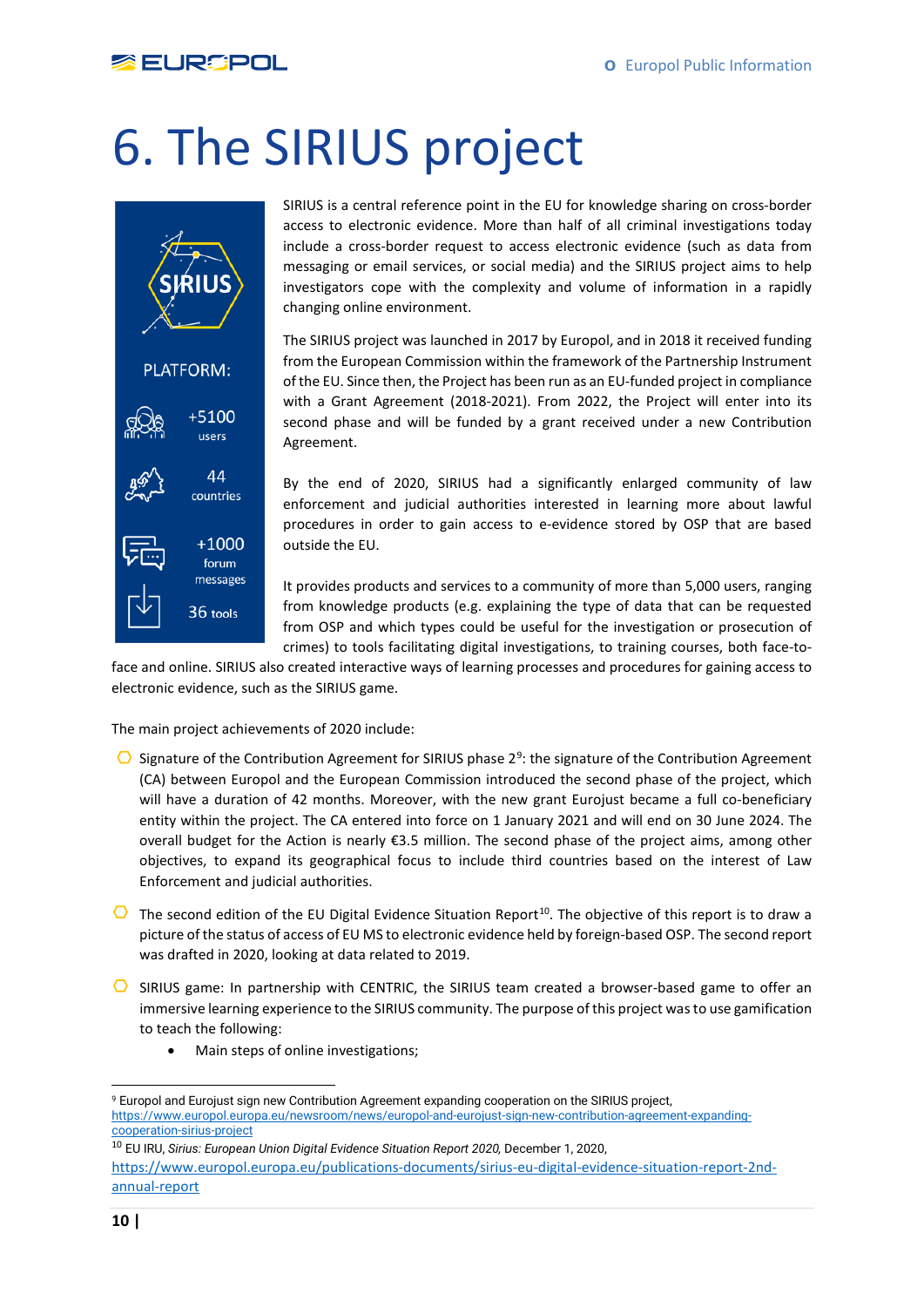

- Key concepts related to e-evidence;
- Cross-border requests to foreign-based OSP;
- SIRIUS products and services.
- $\bullet$  SIRIUS Virtual Events: As the COVID-19 pandemic restricted all forms of travel, the traditional format for the yearly SIRIUS conference was replaced by a series of events, held virtually, over three consecutive days. Despite the online nature of the events, the SIRIUS Virtual Events succeeded in gathering more than 1000 attendees over three days.
- $\Box$  SIRIUS e-evidence Series: A training series of six self-paced online learning sessions was published in 2020. The 'series' format serves the two-fold purpose of breaking down the data request and disclosure process, providing more in-depth insights on the different steps involved, while also giving the audience the option of selecting and focusing on a specific topic of choice. All episodes are available in English, French, Italian and Spanish.
- $\bigcirc$  OSP Finder a dynamic database of more than 250 OSP was created and it contains basic information on their services, ways to lawfully engage in requesting data disclosure and a summary of the companies' policies. This database is constantly updated on the basis of the expertise and information developed by the entire SIRIUS community.

# <span id="page-10-0"></span>7. Horizon2020 projects

The EU IRU and SIRIUS are not the only players in Europe contributing to increasing the capacities of EU LEA in the field of digital investigations. In the 2014-2020 financial period, and especially via the Horizon 2020 Programme, the European Commission has funded a number of Research and Innovation projects that gathered key academic and industry actors from all over Europe to develop new knowledge and technologies for LEA.

In 2020, the unit got an active role in two of the H2020 Projects, namely INFINITY and AIDA, and maintained its advisory or monitoring role in the capacity of Advisory Board member on ten specific projects.

Within the framework of the H2020 Project INFINITY, the EU IRU is leading two work packages<sup>[11](#page-10-1)</sup> related to the user requirements and the operational evaluation of the system. This project, launched in June 2020, gathers seven LEA including Europol and 13 technical partners. Synthesising the latest innovations in virtual and augmented reality, artificial intelligence and machine learning with big data and visual analytics, INFINITY will deliver an integrated solution that aims to revolutionise data driven investigations.

The EU IRU is also actively involved in the H2020 project AIDA as a contributor, launched in September 2020. This project aims to provide LEA across the EU with a modular capacity to acquire, (pre)process, enrich, analyse and visualise multi-source Big Data in real-time, while maintaining full compliance with fundamental rights and applicable legislation including privacy and protection of personal data.

<span id="page-10-1"></span> $11$  The definition of H2020 on the work package is a major sub-division of the proposed project. Work packages are both the backbone and building blocks of any Horizon 2020 project. The work package structure is the means through which the concept presented in the project proposal is realized.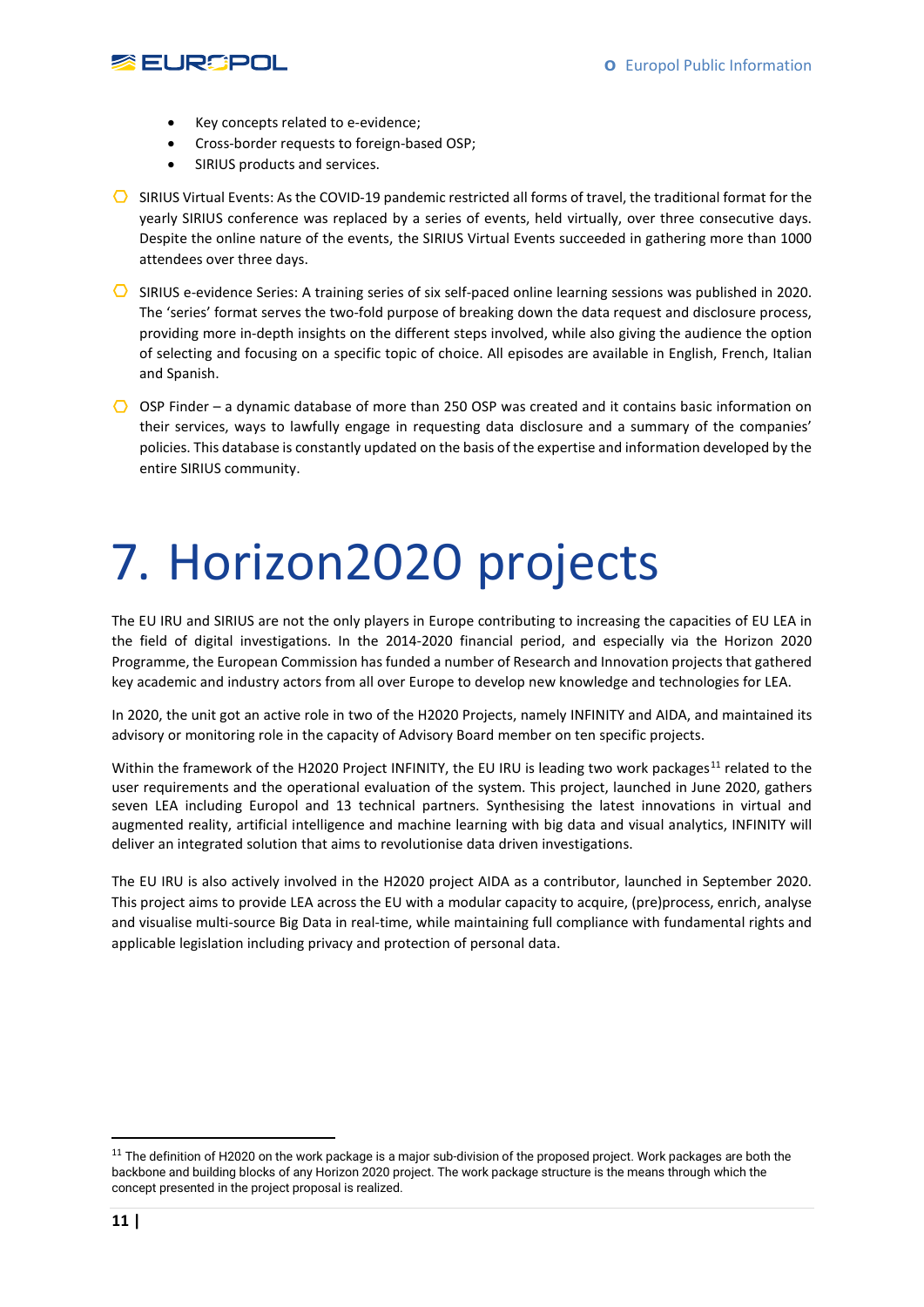# <span id="page-11-0"></span>8. Outreach activities

#### <span id="page-11-1"></span>**Collaboration with tech companies**

Beyond the referral of terrorist content, the EU IRU has established regular engagement with a number of online platforms across the world, with the aim of helping them enhance their resilience against terrorist abuse. Whilst most platforms have auto-detection mechanisms in place to proactively identify and suspend content, others, especially smaller platforms, rely solely on referrals and may require further assistance to reinforce their prevention mechanisms.

In 2020, the EU IRU collaborated with platforms that were identified as being the most prominently used by terrorists to promote terrorist content, focusing on the following two priority areas (depending on the platforms' services and/or capability):

-Referral process: through the establishment of trusted-flagger accounts and the development of solutions, ensuring feedback and swift response time to referrals;

-Identification of terrorist content: through targeted Referral Action Days, exploring how their services have been abused and by which terrorist networks, as well as detailing trends and methods used by terrorist organisations to evade content moderation efforts.

#### <span id="page-11-2"></span>**EU Internet Forum (EUIF)**

The EU IRU outreach policy to tech companies in the fight against online terrorist propaganda, whilst aligned closely with the operational needs of the EU MS, has been performed within the framework and objectives of the EU Internet Forum<sup>12</sup>. In this regard, the EU IRU, in cooperation with the EU Commission, contributed to the Forum's objectives related to right wing terrorism and the implementation of the EU Crisis Protocol (EUCP).

#### <span id="page-11-3"></span>**Responses to right wing terrorism**

The EU IRU participated in a series of EUIF technical workshops that were dedicated to addressing the dissemination of right wing terrorist and violent extremist content online. The objective of the workshops was to increase awareness of the issues related to right wing terrorist and violent extremist content on the Internet, to discuss the challenges that MS and the tech industry are facing and the measures that may be put in place to tackle the issue.

#### <span id="page-11-4"></span>**EU Crisis Protocol implementation**

The EU IRU contributed to the EU Internet Forum's objective on the implementation of the EUCP<sup>13</sup> with the following activities in 2020:

**.** 

<span id="page-11-5"></span><sup>&</sup>lt;sup>12</sup> The EU Internet Forum is a platform launched by the EU Commission on 3 December 2015, bringing together EU Interior Ministers as well as a number of Internet companies, Europol, GIFCT and EU institutions/organisations such as the EU CTC. The aim of the Forum is to address in a coordinated, yet voluntary, manner, the phenomenon of the spread of terrorist and violent extremist propaganda to a large proportion of the global online population.

<span id="page-11-6"></span><sup>&</sup>lt;sup>13</sup> The EU Crisis Protocol is a collective response to viral spread of terrorist and violent extremist content online and is a voluntary mechanism to enable a coordinated and rapid response to cross-border crises in the online space, stemming from a terrorist or a violent extremist act. The Protocol aims to facilitate rapid assessment of the online impact of terrorist attacks, secure and timely sharing of critical information between EU Member States Law Enforcement and other Competent Authorities, Union bodies (in particular Europol), Online Service Providers and relevant stakeholders, to ensure effective coordination and management of the crisis.